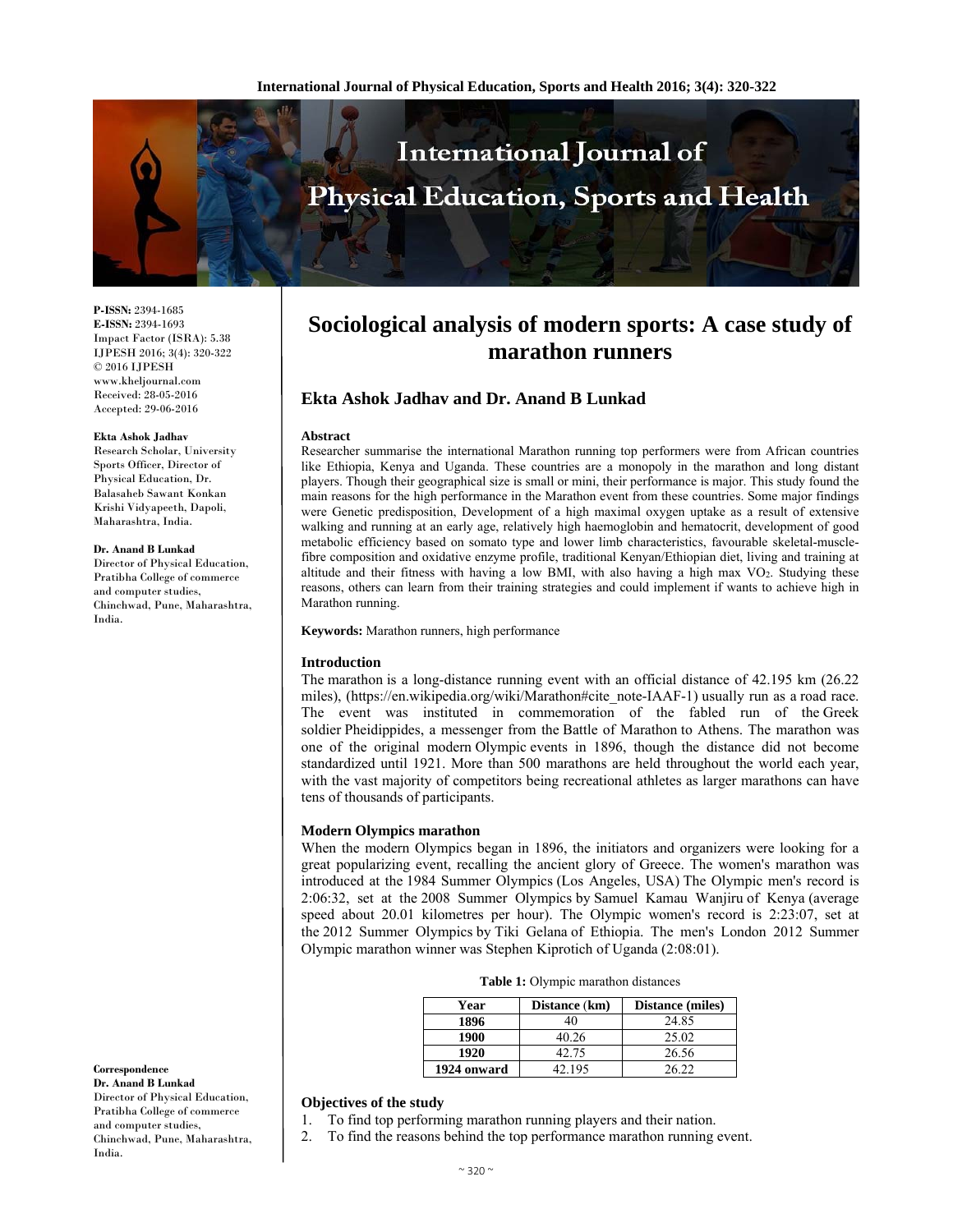# **Method of the study**

This paper was the descriptor type of the study, which conceptualizes the marathon running and its high performing nations. The researcher used the information from the web and discussed the major findings. Data was secondary.

## **Findings**

According to the IAAF, the following men and women are among the top ten fastest at the marathon distance. (https://en.wikipedia.org/wiki/Marathon#cite\_note-IAAF-1)

| Rank           | <b>Time</b> | <b>Athlete</b>     | Country              | Date         | Location      |
|----------------|-------------|--------------------|----------------------|--------------|---------------|
| 1              | 2:02:57     | Dennis Kimetto     | $\blacksquare$ Kenya | 28 Sep 2014  | <b>Berlin</b> |
| $\overline{2}$ | 2:03:13     | Emmanuel Mutai     | Kenya                | 28 Sep 2014  | Berlin        |
| 3              | 2:03:23     | Wilson Kipsang     | $\blacksquare$ Kenya | 29 Sep 2013  | <b>Berlin</b> |
| $\overline{4}$ | 2:03:38     | Patrick Makau      | $K$ enya             | 25 Sep 2011  | <b>Berlin</b> |
| 5              | 2:03:59     | Haile Gebrselassie | Ethiopia             | 28 Sep 2008  | <b>Berlin</b> |
| 6              | 2:04:00     | Eliud Kipchoge     | Kenya                | 27 Sep 2015  | <b>Berlin</b> |
| 7              | 2:04:15     | Geoffrey Mutai     | $\blacksquare$ Kenya | 9 Sep 2012   | <b>Berlin</b> |
| 8              | 2:04:23     | AyeleAbshero       | Ethiopia             | 27 Jan 2012  | Dubai         |
| $9=$           | 2:04:27     | Duncan Kibet       | Kenya                | 5 April 2009 | Rotterdam     |
| $9=$           | 2:04:27     | James Kwambai      | Kenya                | 5 April 2009 | Rotterdam     |

|  | <b>Table 2:</b> Men top ten fastest marathon runner |
|--|-----------------------------------------------------|
|--|-----------------------------------------------------|

We could see from above table 2 that, eight top players from Kenya and two were Ethiopian players. So the dominance was

of these two countries only in Men section.

| Rank | <b>Time</b> | <b>Athlete</b>    | Country              | Date          | <b>Location</b> |
|------|-------------|-------------------|----------------------|---------------|-----------------|
| 1    | 2:15:25     | Paula Radcliffe   | <b>ZIKE</b> UK       | 13 April 2003 | London          |
| 2    | 2:18:37     | Mary Keitany      | Kenya                | 22 April 2012 | London          |
| 3    | 2:18:47     | Catherine Ndereba | $\blacksquare$ Kenya | 7 Oct 2001    | Chicago         |
| 4    | 2:18:58     | TikiGelana        | Ethiopia             | 15 April 2012 | Rotterdam       |
| 5    | 2:19:12     | Mizuki Noguchi    | Japan                | 25 Sep 2005   | Berlin          |
| 6    | 2:19:19     | Irina Mikitenko   | Germany              | 28 Sep 2008   | Berlin          |
| 7    | 2:19:25     | Gladys Cherono    | Kenya                | 27 Sep 2015   | Berlin          |
| 8    | 2:19:31     | AselefechMergia   | Ethiopia             | 27 Jan 2012   | Dubai           |
| 9    | 2:19:34     | Lucy Kabuu        | Kenya                | 27 Jan 2012   | Dubai           |
| 10   | 2:19:36     | Deena Kastor      | US                   | 23 April 2006 | London          |

**Table 3:** Women top ten fastest marathon runner

Table 3 gives information that, four top players from Kenya and two were Ethiopian players. So the dominance was of these two countries only in Women section also.

**Table 4:** Top nation's medal tally in Marathon running

|            | Olympic<br>medallists |       | <b>World Championships</b><br>medallists | <b>Total</b><br><b>Medallist</b> |  |
|------------|-----------------------|-------|------------------------------------------|----------------------------------|--|
|            | Men                   | Women | Men                                      | Men                              |  |
| Ethiopia   |                       |       |                                          |                                  |  |
| Kenya      |                       |       |                                          |                                  |  |
| <b>USA</b> | 3                     |       |                                          |                                  |  |
| France     | 3                     |       |                                          |                                  |  |
| Japan      |                       |       |                                          | $\mathcal{L}$                    |  |
| Uganda     |                       |       |                                          |                                  |  |
| Morocco    |                       |       |                                          |                                  |  |
| Eritrea    |                       |       |                                          |                                  |  |

Table 4 stated that major medalist players in an Olympic event and World Championship event were from African countries like Kenya, Ethiopia and Uganda. (Green coloured countries are from Africa)

### **Discussion**

Robinson researched and stated "The Ethiopia/Kenya Running Phenomenon: -How running has responded to East African dominance" is a credit to the sport (Robinson, 2014)<sup>[2]</sup>. One absolutely safe prediction is that almost all the top places will go to Ethiopia and Kenya. One small geographical area, about 1/60th of the total of Africa, will be utterly dominant in a major sport practiced ardently all around the globe.

In 2013, there were 149 male marathon performances faster than 2 hrs. 10 min. Eighty of those were by Kenyans, 47 by Ethiopians, plus eight by Eritreans and Ugandans, from the same region and similar ethnicity. That's 134 out of 149, and leaves only 15 sub 2:10s done by other runners. The same ratio prevails until you go quite deep. In the 2013 merit rankings compiled by All-Athletics.com, only nine of the top 100 men are not East African. Of the best 300 men in the world today, 246 are East African. With the women, while the ratios are less extreme, they are moving closer to the men's every year.

This may be stating the obvious, but that doesn't mean the obvious is not worth thinking about. These are statistics without parallel or precedent. No globally popular human activity has ever been so dominated at the elite level by people